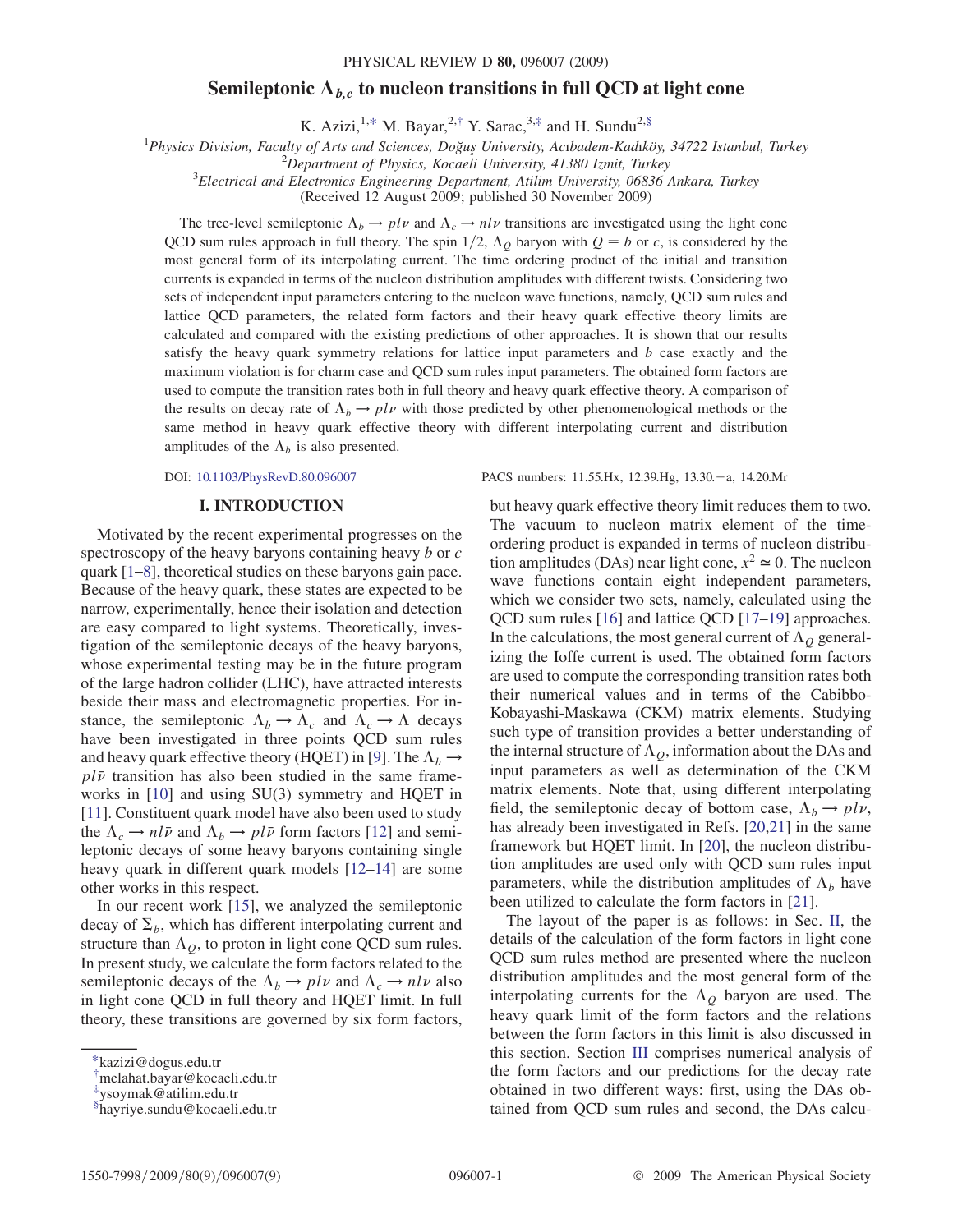lated in lattice QCD. A comparison of our results on form factors and transition rates with the existing predictions of other approaches is also presented in this section.

## **II. THEORETICAL FRAMEWORK** II. THEORETICAL FRAMEWORK

In this section, following [\[15\]](#page-8-7), we calculate the form factors of the  $\Lambda_b \to p$  and  $\Lambda_c \to n$  transitions in the frame-<br>work of the light cone OCD sum rules and full theory. At work of the light cone QCD sum rules and full theory. At quark level, these decays are governed by the tree-level  $Q \rightarrow q$  transition, where Q represents  $b(c)$  quark and q stands for  $u(d)$  quark for  $\Lambda_b(\Lambda_c)$ . The effective<br>Hamiltonian responsible for these transitions at the quark Hamiltonian responsible for these transitions at the quark level has the form

$$
\mathcal{H}_{\text{eff}} = \frac{G_F}{\sqrt{2}} V_{qQ} \bar{q} \gamma_\mu (1 - \gamma_5) Q \bar{l} \gamma^\mu (1 - \gamma_5) \nu. \tag{1}
$$

To calculate the amplitude, we need to sandwich the above equation between the initial and final states and compute the matrix element  $\langle N|\bar{q}\gamma_{\mu}(1-\gamma_5)Q|\Lambda_Q\rangle$ , which is needed to study the  $\Lambda_Q \to N l \nu$  decay. The starting point<br>is to consider the following correlation function: is to consider the following correlation function:

<span id="page-1-0"></span>
$$
\Pi_{\mu}(p,q) = i \int d^4x e^{iqx} \langle N(p) | T\{J^{\text{tr}}_{\mu}(x)\bar{J}^{\Lambda_Q}(0)\} | 0 \rangle, (2)
$$

$$
\Pi_{\mu}(p,q) = \sum_{s} \frac{\langle N(p) | J^{\text{tr}}_{\mu}(x) | \Lambda_Q(p+q) \rangle}{m_{\Lambda_Q}^2}
$$

where, the "..." represents the contribution of the higher states and continuum. The matrix element  $\langle \Lambda_Q(p+q, s) | \bar{I}^{\Lambda_Q}(0) | 0 \rangle$  in (3) is given by  $\bar{J}^{\Lambda_Q}(0) | 0 \rangle$  in ([3\)](#page-1-0) is given by

$$
\langle \Lambda_Q(p+q,s) | \bar{J}^{\Lambda_Q}(0) | 0 \rangle = \lambda_{\Lambda_Q} \bar{u}_{\Lambda_Q}(p+q,s), \quad (4)
$$

where  $\lambda_{\Lambda_Q}$  is residue of  $\Lambda_Q$  baryon. The transition matrix element,  $\langle N(p) | J^{\text{tr}}_{\mu} | \Lambda_Q(\tilde{p} + q, s) \rangle$  can be written as

<span id="page-1-1"></span>
$$
\langle N(p) | J^{\text{tr}}_{\mu}(x) | \Lambda_Q(p+q) \rangle
$$
  
=  $\bar{N}(p)[\gamma_{\mu}f_1(Q^2) + i\sigma_{\mu\nu}q^{\nu}f_2(Q^2) + q^{\mu}f_3(Q^2)$   
 $- \gamma_{\mu}\gamma_5g_1(Q^2) - i\sigma_{\mu\nu}\gamma_5q^{\nu}g_2(Q^2)$   
 $- q^{\mu}\gamma_5g_3(Q^2)]u_{\Lambda_Q}(p+q),$  (5)

where  $Q^2 = -q^2$ . The  $f_i$  and  $g_i$  are transition form factors in full theory and  $N(p)$  and  $u_{\Lambda_Q}(p+q)$  are the spinors of<br>nucleon and  $\Lambda_Q$  respectively Using Eqs. (3)–(5) and nucleon and  $\Lambda_Q$ , respectively. Using Eqs. [\(3](#page-1-0))–([5\)](#page-1-1) and summing over spins of the  $\Lambda_Q$  baryon, i.e.,

where,  $J^{\Lambda} \varrho$  is interpolating currents of  $\Lambda_{b(c)}$  baryon,  $J^{\text{tr}}_{\mu} = \bar{g}_{\lambda}$  (1 –  $\chi$ ) Q is transition current and  $(N(n))$  represents  $\overline{q}\gamma_{\mu}(1-\gamma_{5})Q$  is transition current and  $\langle N(p) \rangle$  represents<br>the nucleon state, where *n* denotes the proton (peutron) the nucleon state, where  $p$  denotes the proton (neutron) momentum and  $q = (p + q) - p$  is the transferred momentum.

One further step of the calculation is the saturation of the correlation function by a tower of hadronic states having the same quantum numbers as the interpolating currents. The obtained result from this procedure is called the phenomenological or physical side of the correlation function. From the general philosophy of the QCD sum rules approach, this correlator is also calculated using the operator product expansion in deep Euclidean region. This part is called the theoretical or QCD side. Matching these two different representations of the same correlation function gives sum rules for form factors. To suppress the contribution of the higher states and continuum, the Borel transformation is applied to both sides of the sum rules for physical quantities.

Let us first calculate the phenomenological part. After the insertion of the complete set of the initial hadronic state and performing the integral over  $x$ , we obtain the physical side as

$$
(p,q) = \sum_{s} \frac{\langle N(p) | J^{\text{tr}}_{\mu}(x) | \Lambda_Q(p+q,s) \rangle \langle \Lambda_Q(p+q,s) | \bar{J}^{\Lambda_Q}(0) | 0 \rangle}{m_{\Lambda_Q}^2 - (p+q)^2} + \dots,
$$
\n(3)

$$
\sum_{s} u_{\Lambda_Q}(p+q,s)\bar{u}_{\Lambda_Q}(p+q,s) = p + q + m_{\Lambda_Q}, \quad (6)
$$

<span id="page-1-2"></span>we attain the following expression:

$$
\Pi_{\mu}(p,q) = \frac{\lambda_{\Lambda_{Q}}}{m_{\Lambda_{Q}}^{2} - (p+q)^{2}} \bar{N}(p) [\gamma_{\mu} f_{1}(Q^{2}) \n+ i\sigma_{\mu\nu} q^{\nu} f_{2}(Q^{2} + q^{\mu} f_{3}(Q^{2}) - \gamma_{\mu} \gamma_{5} g_{1}(Q^{2}) \n- i\sigma_{\mu\nu} \gamma_{5} q^{\nu} g_{2}(Q^{2}) - q^{\mu} \gamma_{5} g_{3}(Q^{2})] \times (p + q + m_{\Lambda_{Q}}) + \cdots.
$$
\n(7)

Using

$$
\bar{N}\sigma_{\mu\nu}q^{\nu}u_{\Lambda_{Q}} = i\bar{N}[(m_{N} + m_{\Lambda_{Q}})\gamma_{\mu} - (2p+q)_{\mu}]u_{\Lambda_{Q}},
$$
\n(8)

in Eq. ([7](#page-1-2)), the following final expression for the physical side of the correlation function is obtained:

$$
\Pi_{\lambda}(p,q) = \frac{\lambda_{\Lambda_{\mathcal{Q}}}}{m_{\Lambda_{\mathcal{Q}}}^{2} - (p+q)^{2}} \bar{N}(p)[2f_{1}(Q^{2})p_{\mu} + \{-f_{1}(Q^{2})(m_{N} - m_{\Lambda_{\mathcal{Q}}}) + f_{2}(Q^{2})(m_{N}^{2} - m_{\Lambda_{\mathcal{Q}}}^{2})\}\gamma_{\mu} \n+ \{f_{1}(Q^{2}) - f_{2}(Q^{2})(m_{N} + m_{\Lambda_{\mathcal{Q}}})\}\gamma_{\mu}q + 2f_{2}(Q^{2})p_{\mu}q + \{f_{2}(Q^{2}) + f_{3}(Q^{2})\}(m_{N} + m_{\Lambda_{\mathcal{Q}}})q_{\mu} \n+ \{f_{2}(Q^{2}) + f_{3}(Q^{2})\}q_{\mu}q + 2g_{1}(Q^{2})p_{\mu}\gamma_{5} - \{g_{1}(Q^{2})(m_{N} + m_{\Lambda_{\mathcal{Q}}}) - g_{2}(Q^{2})(m_{N}^{2} - m_{\Lambda_{\mathcal{Q}}}^{2})\}\gamma_{\mu}\gamma_{5} \n+ \{g_{1}(Q^{2}) - g_{2}(Q^{2})(m_{N} - m_{\Lambda_{\mathcal{Q}}})\}\gamma_{\mu}q\gamma_{5} + 2g_{2}(Q^{2})p_{\mu}q\gamma_{5} + \{g_{2}(Q^{2}) + g_{3}(Q^{2})\}(m_{N} - m_{\Lambda_{\mathcal{Q}}})q_{\mu}\gamma_{5} \n+ \{g_{2}(Q^{2}) + g_{3}(Q^{2})\}q_{\mu}q\gamma_{5}\} + \cdots
$$
\n(9)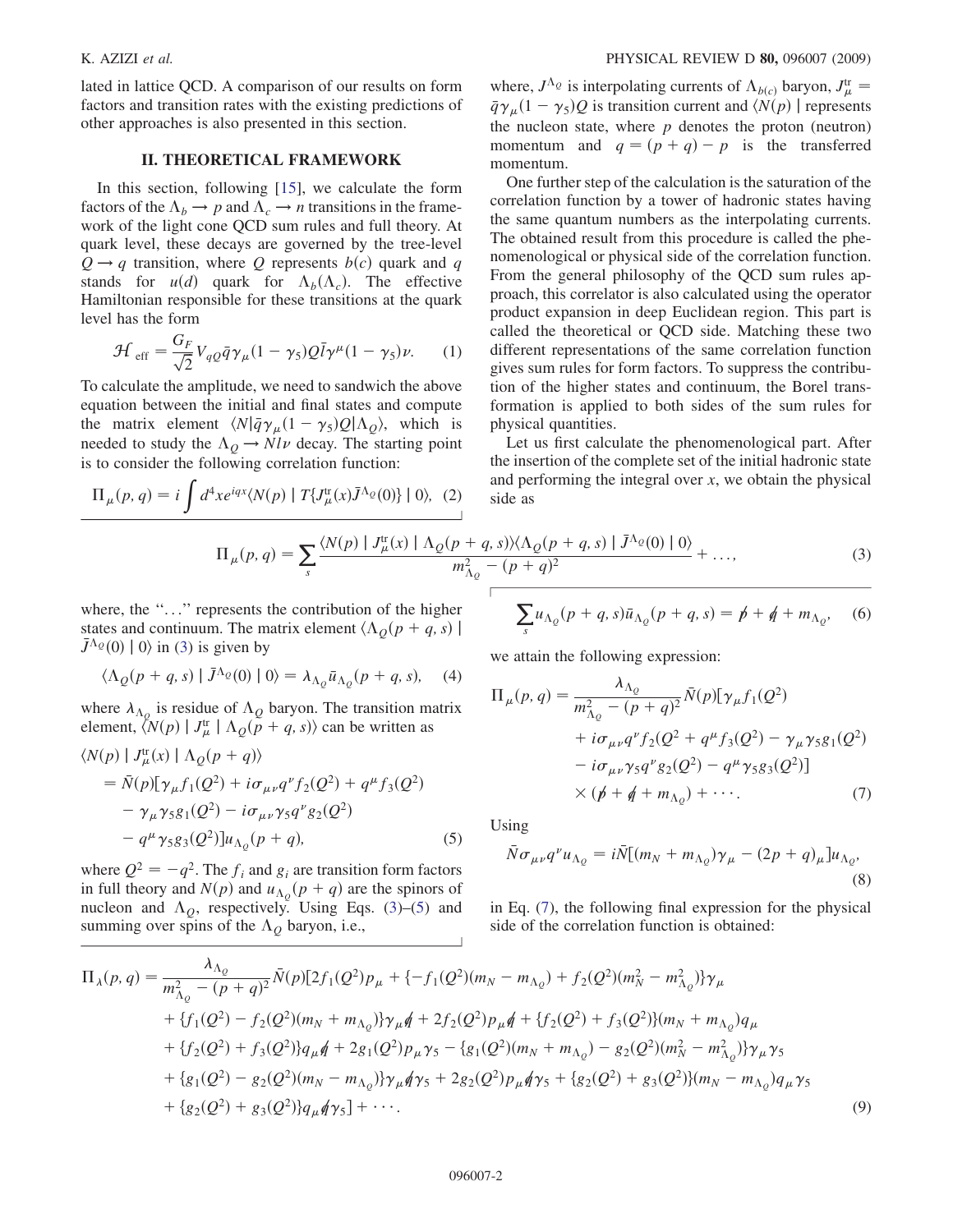SEMILEPTONIC  $\Lambda_{b,c}$  TO NUCLEON ...

In order to calculate the form factors  $f_1$ ,  $f_2$ ,  $f_3$ ,  $g_1$ ,  $g_2$ , and  $g_3$ , we will choose the independent structures  $p_\mu$ ,  $p_\mu \phi$ ,  $q_{\mu}\phi$ ,  $p_{\mu}\gamma_5$ ,  $p_{\mu}\phi\gamma_5$ , and  $q_{\mu}\phi\gamma_5$  from Eq. ([7\)](#page-1-2), respectively.<br>For the theoretical side, to evaluate the correlation func-

For the theoretical side, to evaluate the correlation function in deep Euclidean region where  $(p+q)^2 \ll 0$ , the explicit expression of the interpolating field of the  $\Lambda_{\odot}$ explicit expression of the interpolating field of the  $\Lambda_Q$ baryon is needed. Considering the quantum numbers, the most general form of interpolating current which can create the  $\Lambda_Q$  from the vacuum is given as

$$
J^{\Lambda_Q}(x) = \frac{1}{\sqrt{6}} \epsilon_{abc} \{ 2(q_1^{aT} C q_2^b) \gamma_5 Q^c + \beta (q_1^{aT} C \gamma_5 q_2^b) Q^c + (q_1^{aT} C Q^b) \gamma_5 q_2^c + \beta (q_1^{aT} C \gamma_5 Q^b) q_2^c + (Q^{aT} C q_2^b) \gamma_5 q_1^c + \beta (Q^{aT} C \gamma_5 q_2^b) q_1^c \}, \qquad (10)
$$

where  $q_1$  and  $q_2$  are the u and d quarks, respectively, a, b, c are the color indices, and  $C$  is the charge conjugation operator and  $\beta$  is an arbitrary parameter with  $\beta = -1$ corresponding to the Ioffe current. Using the transition current,  $J^{\text{tr}}_{\mu} = \bar{q} \gamma_{\mu} (1 - \gamma_5) Q$  and  $J^{\Lambda_Q}$  and contracting<br>out all quark pairs by the help of the Wick's theorem, we out all quark pairs by the help of the Wick's theorem, we achieve

<span id="page-2-0"></span>
$$
\Pi_{\mu} = \frac{-i}{\sqrt{6}} \epsilon^{abc} \int d^4x e^{iqx} \{ [2(C)_{\eta\phi}(\gamma_5)_{\rho\beta} + (C)_{\eta\beta}(I)_{\rho\delta} \times (\gamma_5)_{\delta\phi} + (C)_{\beta\phi}(\gamma_5)_{\eta\rho}] + \beta [2(C\gamma_5)_{\eta\phi}(I)_{\rho\beta} \n+ (C\gamma_5)_{\eta\beta}(I)_{\rho\phi} + (C\gamma_5)_{\beta\phi}(I)_{\eta\rho}] \} [(1 + \gamma_5) \gamma_{\mu}]_{\sigma\theta} \times S_{Q}(-x)_{\beta\sigma} \langle N(p) | \bar{u}_{\eta}^a(0) \bar{u}_{\theta}^b(x) \bar{d}_{\phi}^c(0) | 0 \rangle, \tag{11}
$$

where,  $S<sub>O</sub>(x)$  is the heavy quark propagator which is given by [[22](#page-8-13)]

$$
S_Q(x) = S_Q^{\text{free}}(x) - ig_s \int \frac{d^4 k}{(2\pi)^4} e^{-ikx} \int_0^1 dv
$$
  
 
$$
\times \left[ \frac{k + m_Q}{(m_Q^2 - k^2)^2} G^{\mu\nu}(vx) \sigma_{\mu\nu} + \frac{1}{m_Q^2 - k^2} v x_\mu G^{\mu\nu} \gamma_\nu \right],
$$
 (12)

where

$$
S_{Q}^{\text{free}} = \frac{m_Q^2}{4\pi^2} \frac{K_1(m_Q\sqrt{-x^2})}{\sqrt{-x^2}} - i \frac{m_Q^2 \cancel{x}}{4\pi^2 x^2} K_2(m_Q\sqrt{-x^2}),\tag{13}
$$

and  $K_i$  are the Bessel functions. Here, we neglect the terms proportional to the gluon field strength tensor since they can give contribution to four and five particle distribution functions and are expected to be small [[23](#page-8-14)[–25\]](#page-8-15).

The matrix element  $\langle N(p) | \epsilon^{abc} \bar{u}^a_{\eta}(0) \bar{u}^b_{\theta}(x) \bar{d}^c_{\phi}(0) | 0 \rangle$ appearing in Eq. ([11](#page-2-0)), which is the nucleon wave function, is represented as [[16](#page-8-8),[23](#page-8-14)[–26\]](#page-8-16)

$$
4\langle 0|\epsilon^{abc}u_{\alpha}^{a}(a_{1}x)u_{\beta}^{b}(a_{2}x)d_{\gamma}^{c}(a_{3}x)|N(p)\rangle = S_{1}m_{N}C_{\alpha\beta}(\gamma_{5}N)_{\gamma} + S_{2}m_{N}^{2}C_{\alpha\beta}(\gamma_{5}N)_{\gamma} + P_{1}m_{N}(\gamma_{5}C)_{\alpha\beta}N_{\gamma} + P_{2}m_{N}^{2}(\gamma_{5}C)_{\alpha\beta}(\gamma_{N})_{\gamma} + (\gamma_{1} + \frac{x^{2}m_{N}^{2}}{4}\gamma_{1}^{M})(\beta C)_{\alpha\beta}(\gamma_{5}N)_{\gamma} + \gamma_{2}m_{N}(\beta C)_{\alpha\beta}(\gamma_{5}N)_{\gamma} + \gamma_{3}m_{N}(\gamma_{\mu}C)_{\alpha\beta}(\gamma^{\mu}\gamma_{5}N)_{\gamma} + \gamma_{4}m_{N}^{2}(\gamma C)_{\alpha\beta}(\gamma_{5}N)_{\gamma} + \gamma_{5}m_{N}^{2}(\gamma_{\mu}C)_{\alpha\beta}(i\sigma^{\mu\nu}x_{\nu}\gamma_{5}N)_{\gamma} + \gamma_{6}m_{N}^{3}(\gamma C)_{\alpha\beta}(\gamma_{5}N)_{\gamma} + (\mathcal{A}_{1} + \frac{x^{2}m_{N}^{2}}{4}\mathcal{A}_{1}^{M}) \times (\mathcal{P}\gamma_{5}C)_{\alpha\beta}N_{\gamma} + \mathcal{A}_{2}m_{N}(\mathcal{P}\gamma_{5}C)_{\alpha\beta}(\gamma_{N})_{\gamma} + \mathcal{A}_{3}m_{N}(\gamma_{\mu}\gamma_{5}C)_{\alpha\beta}(\gamma^{\mu}N)_{\gamma} + \mathcal{A}_{4}m_{N}^{2}(\gamma_{5}C)_{\alpha\beta}N_{\gamma} + \mathcal{A}_{5}m_{N}^{2}(\gamma_{\mu}\gamma_{5}C)_{\alpha\beta}(\mathrm{i}\sigma^{\mu\nu}x_{\nu}N)_{\gamma} + \mathcal{A}_{6}m_{N}^{3}(\gamma_{5}C)_{\alpha\beta}(\gamma_{N})_{\gamma} + \left(\mathcal{T}_{1} + \frac{x^{2}m_{N}^{2}}{4}\mathcal{T}_{1}^{M}\right)(p^{\nu}i\sigma_{\mu\nu}C)_{\alpha\beta}(\
$$

where, the calligraphic objects which have no definite twists are functions of the scalar product  $px$  and the parameters  $a_i$ ,  $i = 1, 2, 3$  and they are presented in terms of the nucleon distribution amplitudes (DAs) with definite and increasing twists. The scalar, pseudoscalar, vector, axial vector, and tensor DAs are explicitly shown in Tables [I](#page-3-0), [II,](#page-3-1) [III,](#page-3-2) [IV,](#page-3-3) and [V,](#page-3-4) respectively.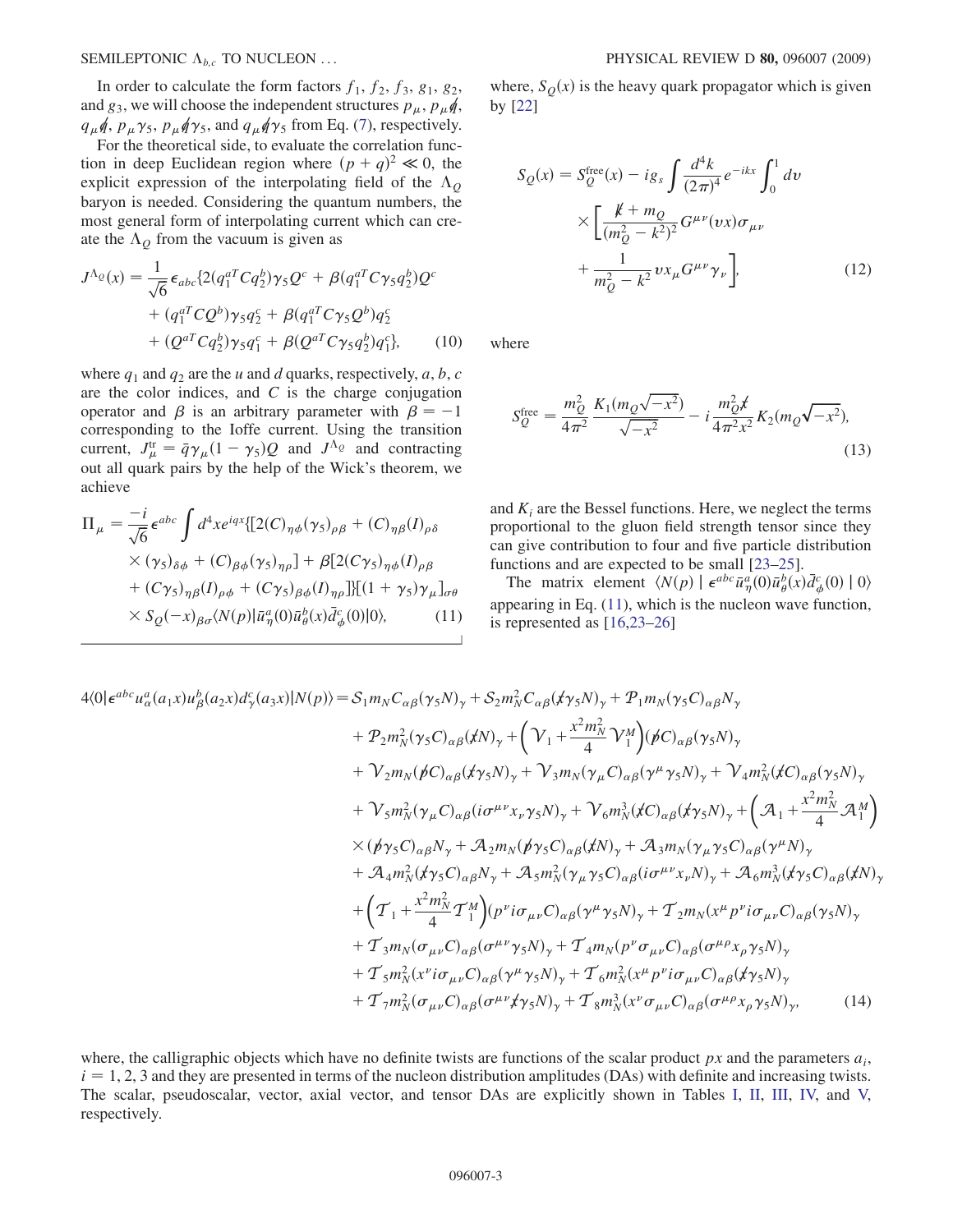<span id="page-3-0"></span>TABLE I. Relations between the calligraphic functions and nucleon scalar DAs.

$$
S_1 = S_1
$$
  
2pxS<sub>2</sub> = S<sub>1</sub> - S<sub>2</sub>

<span id="page-3-1"></span>TABLE II. Relations between the calligraphic functions and nucleon pseudoscalar DAs.

| $P_1 = P_1$          |  |  |
|----------------------|--|--|
| $2pxP_2 = P_1 - P_2$ |  |  |
|                      |  |  |

The distribution amplitudes  $F(a_i px) = S_i$ ,  $P_i$ ,  $V_i$ ,  $A_i$ ,  $T_i$ can be written as

$$
F(a_i px) = \int dx_1 dx_2 dx_3 \delta(x_1 + x_2 + x_3 - 1)
$$
  
×  $e^{-ipx\Sigma_i x_i a_i} F(x_i)$ . (15)

where,  $x_i$  with  $i = 1, 2, 3$  corresponds to the longitudinal momentum fractions carried by the quarks.

In order to obtain the QCD or theoretical representation of the correlation function, the heavy quark propagator and nucleon distribution amplitudes are used in Eq. [\(11\)](#page-2-0). Performing integral over  $x$ , equating the corresponding structures from both representations of the correlation function through the dispersion relations and applying Borel transformation with respect to  $(p + q)^2$  to suppress<br>the contribution of the higher states and continuum one the contribution of the higher states and continuum, one can obtain sum rules for the form factors  $f_1$ ,  $f_2$ ,  $f_3$ ,  $g_1$ ,  $g_2$ , and  $g_3$ .

By means of the HQET, the number of independent form factors is reduced to two;  $F_1$  and  $F_2$ . Hence, the transition matrix element can be parametrized in terms of these two form factors as [\[27,](#page-8-17)[28\]](#page-8-18)

<span id="page-3-2"></span>TABLE III. Relations between the calligraphic functions and nucleon vector DAs.

 $\mathcal{V}_1 = V_1$  $2px\mathcal{V}_2 = V_1 - V_2 - V_3$  $2V_3 = V_3$  $4pxV_4 = -2V_1 + V_3 + V_4 + 2V_5$  $4pxV_5 = V_4 - V_3$  $4(px)^2 \mathcal{V}_6 = -V_1 + V_2 + V_3 + V_4 + V_5 - V_6$ 

<span id="page-3-3"></span>TABLE IV. Relations between the calligraphic functions and nucleon axial vector DAs.

| $\mathcal{A}_1 = A_1$                                       |  |
|-------------------------------------------------------------|--|
| $2px\mathcal{A}_2 = -A_1 + A_2 - A_3$                       |  |
| $2\mathcal{A}_3 = A_3$                                      |  |
| $4px\mathcal{A}_4 = -2A_1 - A_3 - A_4 + 2A_5$               |  |
| $4px\mathcal{A}_5 = A_3 - A_4$                              |  |
| $4(px)^2 \mathcal{A}_6 = A_1 - A_2 + A_3 + A_4 - A_5 + A_6$ |  |
|                                                             |  |

<span id="page-3-4"></span>TABLE V. Relations between the calligraphic functions and nucleon tensor DAs.

| ${\cal T}_1=T_1$                                       |
|--------------------------------------------------------|
| $2pxT_2 = T_1 + T_2 - 2T_3$                            |
| $2\overline{T}_3 = T_7$                                |
| $2pxT_4 = T_1 - T_2 - 2T_7$                            |
| $2pxT_5 = -T_1 + T_5 + 2T_8$                           |
| $4(px)^2T_6 = 2T_2 - 2T_3 - 2T_4 + 2T_5 + 2T_7 + 2T_8$ |
| $4pxT_7 = T_7 - T_8$                                   |
| $4(px)^2T_8 = -T_1 + T_2 + T_5 - T_6 + 2T_7 + 2T_8$    |
|                                                        |

<span id="page-3-5"></span>
$$
\langle N(p) | \bar{u} \Gamma b | \Lambda_Q(p+q) \rangle
$$
  
=  $\bar{N}(p)[F_1(Q^2) + \rlap/vF_2(Q^2)]\Gamma u_{\Lambda_Q}(p+q)$ , (16)

where,  $\Gamma$  is any Dirac matrices and  $p' = \frac{p+q}{m_{\Lambda_Q}}$ . One can immediately obtain the following relations among the form factors in HQET limit comparing the Eq. ([16](#page-3-5)) with the general definition of the form factors in Eq. ([5\)](#page-1-1) (see also [\[29](#page-8-19)[,30\]](#page-8-20))

$$
g_1 = f_1 = F_1 + \frac{m_N}{m_{\Sigma_b}} F_2 \qquad g_2 = f_2 = g_3 = f_3 = \frac{F_2}{m_{\Sigma_b}}.
$$
\n(17)

Considering the above relations, one can obtain all form factors in terms of two form factors  $f_1$  and  $f_2$ . The explicit expressions for the form factors  $f_1$  and  $f_2$  can be found in [\[31\]](#page-8-21). However, we will present the extrapolation of all form factors both in finite mass and HQET limit in terms of  $q^2$  in the numerical analysis section.

In the following, some remarks about how the HQET limit of the form factors satisfy the above relations are in order. In HQET, all the ratios,  $\frac{f_1}{g_1}, \frac{f_2}{g_2}, \frac{f_3}{g_3}, \frac{f_2}{g_3}, \frac{f_3}{g_2}, \frac{f_2}{f_3}$ , and  $\frac{g_2}{g_3}$ should be equal to one. The deviation of those ratios from unity are presented in Tables [VI](#page-3-6) and [VII](#page-4-0) for  $\Lambda_b \to p\ell \nu$  and  $\Lambda \to n\ell \nu$  respectively. The bottom case and lattice OCD  $\Lambda_c \to n\ell \nu$ , respectively. The bottom case and lattice QCD input parameters satisfy the HOFT relations exactly while input parameters satisfy the HQET relations exactly, while the maximum violation of this symmetry is related to the

<span id="page-3-6"></span>TABLE VI. Deviation of the ratio of the form factors from unity (violation of HQET symmetry relations) for  $\Lambda_b \to p\ell \nu$ .

|                                                                                        |                                                 | <b>HQET</b> |                                        |
|----------------------------------------------------------------------------------------|-------------------------------------------------|-------------|----------------------------------------|
|                                                                                        | <b>QCD</b> Sum Rules<br><b>Input Parameters</b> |             | Lattice QCD<br><b>Input Parameters</b> |
|                                                                                        |                                                 |             |                                        |
|                                                                                        | 20%                                             |             |                                        |
|                                                                                        | 20%                                             |             |                                        |
|                                                                                        | 20%                                             |             |                                        |
|                                                                                        | 20%                                             |             |                                        |
|                                                                                        | 0                                               |             |                                        |
| $f_1$<br>$g_1$ $f_2$ $g_2$ $f_3$<br>$g_3$ $f_2$ $g_3$<br>$f_3$ $g_2$ $f_2$ $g_3$ $g_2$ |                                                 |             |                                        |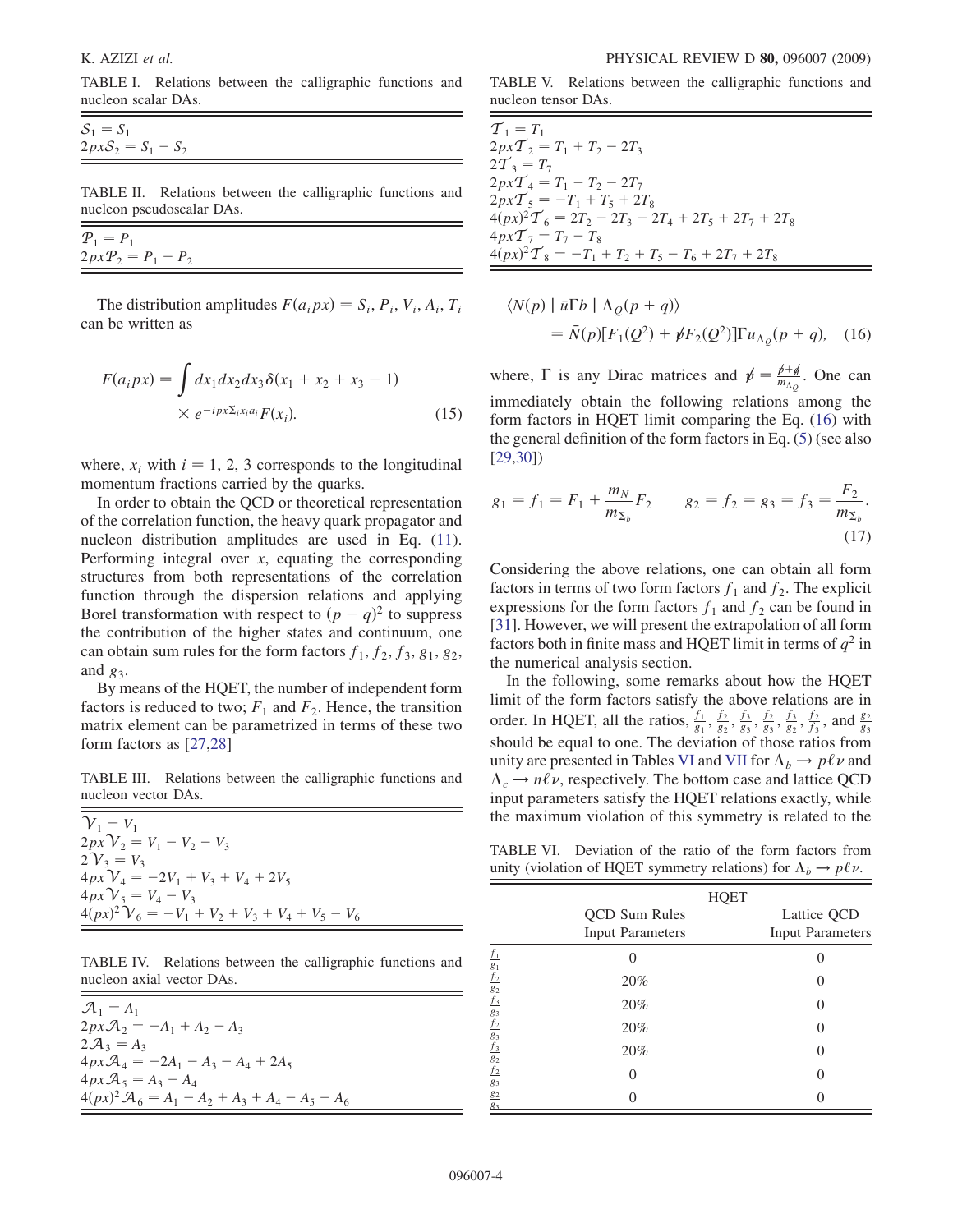<span id="page-4-0"></span>TABLE VII. Deviation of the ratio of the form factors from unity (violation of HQET symmetry relations) for  $\Lambda_c \to n\ell \nu$ .

|                                                                         |                         | <b>HQET</b> |                         |
|-------------------------------------------------------------------------|-------------------------|-------------|-------------------------|
|                                                                         | <b>QCD</b> Sum Rules    |             | Lattice QCD             |
|                                                                         | <b>Input Parameters</b> |             | <b>Input Parameters</b> |
|                                                                         |                         |             |                         |
| $f_1$ $g_1$ $f_2$ $g_2$ $f_3$ $g_3$ $f_2$ $g_3$ $f_3$ $g_2$ $f_2$ $g_3$ | 45%                     |             | 40%                     |
|                                                                         | 45%                     |             | 40%                     |
|                                                                         | 45%                     |             | 35%                     |
|                                                                         | 40%                     |             | 35%                     |
|                                                                         | $\Omega$                |             | 0                       |
| $g_2$<br>$\mathbf{g}_3$                                                 |                         |             |                         |

charm case and QCD input parameters. When we consider all relations, we see that the violations for the charm case is larger than that of the bottom one.

The explicit expressions of the sum rules for form factors reveal that to get the numerical values of the form factors, the expression for residue  $\lambda_{\Lambda_Q}$  is needed. This residue has been calculated in [\[32\]](#page-8-22) using a two-point QCD sum rules method

$$
- \lambda_{\Lambda_Q}^2 e^{-m_{\Lambda_Q}^2/M_B^2} = \int_{m_Q^2}^{s_0} e^{((-s)/(M_B^2))} \rho(s) ds
$$
  
+  $e^{((-m_Q^2)/(M_B^2))} \Gamma,$  (18)

with

$$
\rho(s) = (\langle \bar{d}d \rangle + \langle \bar{u}u \rangle) \frac{(\beta - 1)}{192\pi^2} \Biggl\{ \frac{m_0^2}{4m_Q} \Biggl[ 6(1 + \beta) \psi_{00} \Biggr] \n- (7 + 11\beta) \psi_{02} - 6(1 + \beta) \psi_{11} \Biggr] \n+ (1 + 5\beta) m_Q (2\psi_{10} - \psi_{11} - \psi_{12} + 2\psi_{21}) \Biggr\} \n+ \frac{m_0^4}{2048\pi^4} \Biggl[ 5 + \beta(2 + 5\beta) \Biggr] \Biggl[ 12\psi_{10} - 6\psi_{20} \Biggr] \n+ 2\psi_{30} - 4\psi_{41} + \psi_{42} - 12 \ln \Biggl( \frac{s}{m_Q^2} \Biggr) \Biggr],
$$
\n(19)

$$
\Gamma = \frac{(\beta - 1)}{72} \langle \bar{d}d \rangle \langle \bar{u}u \rangle \left[ \frac{m_Q^2 m_0^2}{2M_B^4} (13 + 11\beta) + \frac{m_0^2}{4M_B^2} (25 + 23\beta) - (13 + 11\beta) \right],
$$
 (20)

where,  $s_0$  is the continuum threshold,  $M_B^2$  is the Borel mass parameter, and  $\psi_{nm} = \frac{(s - m_Q^2)^n}{s^m (m_Q^2)^{n-1}}$  $\frac{\sqrt{S-m_Q}}{S^m(m_Q^2)^{n-m}}$  are some dimensionless functions.

## II. NUMERICAL RESULTS

The numerical analysis of the form factors and total decay rate for  $\Lambda_{b(c)} \to p(n)\ell \nu$  transition are presented in<br>this section. Some input parameters used in the analysis of this section. Some input parameters used in the analysis of the sum rules for the form factors are  $\langle \bar{u}u \rangle (1 \text{ GeV}) = \langle \bar{d}d \rangle (1 \text{ GeV}) = -(0.243)^3 \text{ GeV}^3$ ,  $m_n = 0.939 \text{ GeV}$ ,  $\langle \bar{d}d \rangle (1 \text{ GeV}) = -(0.243)^3 \text{ GeV}^3$ , <sup>3</sup> GeV<sup>3</sup>,  $m_n = 0.939$  GeV,<br>= 4.7 GeV  $m = 1.23$  GeV  $m_p = 0.938 \text{ GeV}, \quad m_b = 4.7 \text{ GeV}, \quad m_c = 1.23 \text{ GeV},$ <br> $m_{\text{e}} = 5.620 \text{ GeV}, m_{\text{e}} = 2.286 \text{ GeV}, \text{ and } m^2(1 \text{ GeV}) =$  $m_{\Lambda_b} = 5.620 \text{ GeV}, m_{\Lambda_c} = 2.286 \text{ GeV}, \text{ and } m_0^2 (1 \text{ GeV}) =$ <br>(0.8 ± 0.2) GeV<sup>2</sup> [33]. The main inputs which are the  $(0.8 \pm 0.2)$  GeV<sup>2</sup> [[33\]](#page-8-23). The main inputs which are the nucleon DAs can be found in [\[16](#page-8-8)]. These DAs contain eight independent parameters  $f_N$ ,  $\lambda_1$ ,  $\lambda_2$ ,  $V_1^d$ ,  $A_1^u$ ,  $f_1^d$ ,  $f_1^u$ , and  $f_2^d$ . These parameters have been calculated in the light cone QCD sum rules [\[16\]](#page-8-8) and also most of these parameters have been computed in the framework of the lattice QCD [\[17](#page-8-9)–[19](#page-8-10)]. For those parameters which have not calculated in lattice, the data from QCD input parameters will be used. These parameters are given in Table [VIII](#page-4-1).

Three auxiliary parameters are encountered to the expression of the sum rules for form factors, continuum threshold  $s_0$ , Borel mass parameter  $M_B^2$ , and general parameter  $\beta$  entering to the most general form of the interpolating current for  $\Lambda_Q$  baryon. A working region should be determined for these auxiliary and mathematical parameters such that the form factors as physical quantities should be independent of them. The continuum threshold,  $s<sub>0</sub>$  is not completely arbitrary and it is related to the energy of the exited states. From our results, we observed that the form factors are weakly dependent on  $s_0$  in the interval,  $(m_{\Lambda_Q} + 0.5)^2 \leq s_0 \leq (m_{\Lambda_Q} + 0.7)^2$ . To determine the working region for  $\beta$ , we look at the variation of the

<span id="page-4-1"></span>TABLE VIII. The values of independent parameters entering to the nucleon DAs. The first errors in lattice values are statistical and the second errors represent the uncertainty due to the Chiral extrapolation and renormalization.

|             | OCD Sum Rules [16]                               | Lattice QCD $[17-19]$                                          |
|-------------|--------------------------------------------------|----------------------------------------------------------------|
| $f_N$       | $(5.0 \pm 0.5) \times 10^{-3}$ GeV <sup>2</sup>  | $(3.234 \pm 0.063 \pm 0.086) \times 10^{-3}$ GeV <sup>2</sup>  |
| $\lambda_1$ | $-(2.7 \pm 0.9) \times 10^{-2}$ GeV <sup>2</sup> | $(-3.557 \pm 0.065 \pm 0.136) \times 10^{-2}$ GeV <sup>2</sup> |
| $\lambda_2$ | $(5.4 \pm 1.9) \times 10^{-2}$ GeV <sup>2</sup>  | $(7.002 \pm 0.128 \pm 0.268) \times 10^{-2}$ GeV <sup>2</sup>  |
| $V_1^d$     | $0.23 \pm 0.03$                                  | $0.3015 \pm 0.0032 \pm 0.0106$                                 |
| $A_1^u$     | $0.38 \pm 0.15$                                  | $0.1013 \pm 0.0081 \pm 0.0298$                                 |
| $f_1^d$     | $0.40 \pm 0.05$                                  |                                                                |
| $f_1^u$     | $0.07 \pm 0.05$                                  |                                                                |
| $f_2^d$     | $0.22 \pm 0.05$                                  | $\overline{\phantom{0}}$                                       |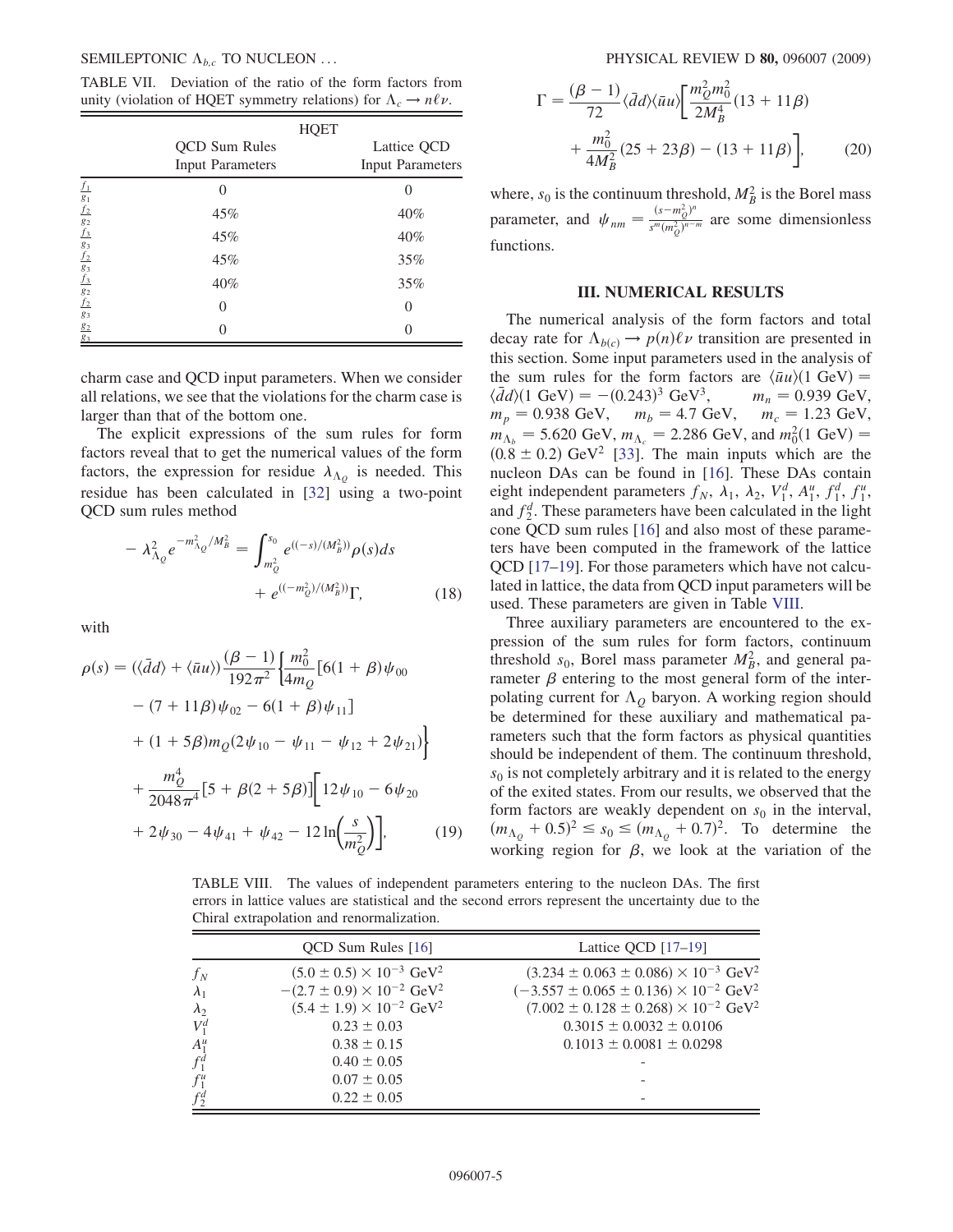TABLE IX. Parameters appearing in fit function of the original form factors for  $\Lambda_b \to p\ell\nu$ . K. AZIZI *et al.* PHYSICAL REVIEW D **80,** 096007 (2009)<br>TABLE IX. Parameters appearing in fit function of the original form factors for  $\Lambda_h \to p \ell \nu$ .

<span id="page-5-0"></span>

|                |          | <b>OCD</b> Sum Rules |                  |          | Lattice OCD |                  |
|----------------|----------|----------------------|------------------|----------|-------------|------------------|
|                | a        | b                    | $m_{\text{fit}}$ | a        | h           | $m_{\text{fit}}$ |
| $f_1$          | 0.025    | 0.052                | 4.91             | 0.048    | 0.016       | 4.89             |
| f <sub>2</sub> | 0.007    | $-0.050$             | 4.92             | $-0.003$ | $-0.006$    | 4.92             |
| $f_3$          | 0.052    | $-0.13$              | 4.99             | 0.028    | $-0.063$    | 4.96             |
| $g_1$          | $-0.059$ | 0.13                 | 5.29             | $-0.17$  | 0.32        | 5.32             |
| $g_2$          | 0.011    | $-0.050$             | 5.20             | 0.019    | $-0.040$    | 5.40             |
| 83             | $-0.009$ | $-0.017$             | 4.90             | $-0.015$ | 0.012       | 4.98             |

<span id="page-5-1"></span>TABLE X. Parameters appearing in fit function of the original form factors for  $\Lambda_c \to n\ell\nu$ .

|       |          | <b>OCD</b> Sum Rules |                  |          | Lattice QCD |                  |
|-------|----------|----------------------|------------------|----------|-------------|------------------|
|       | a        | b                    | $m_{\text{fit}}$ | a        | h           | $m_{\text{fit}}$ |
| $f_1$ | $-0.034$ | 0.20                 | 1.59             | $-0.14$  | 0.64        | 1.55             |
| $f_2$ | $-0.015$ | $-0.77$              | 1.57             | 0.018    | $-0.32$     | 1.60             |
| $f_3$ | $-0.062$ | $-1.23$              | 1.48             | 0.12     | $-1.09$     | 1.56             |
| $g_1$ | $-0.015$ | 0.54                 | 1.53             | $-0.20$  | 0.71        | 1.59             |
| $g_2$ | $-0.11$  | $-0.20$              | 1.52             | $-0.034$ | $-0.14$     | 1.65             |
| $g_3$ | $-0.088$ | 0.085                | 1.48             | 0.009    | $-0.41$     | 1.50             |

form factors with respect to  $\cos\theta$  in the interval  $-1 \le$  $\cos \theta \le 1$  which corresponds to  $-\infty \le \beta \le \infty$ , where  $\beta$  = tan $\theta$ . As a result, we attain a region at which the dependency is weak. The working region for  $\beta$  is obtained to be  $-0.75 \le \cos \theta \le 0.25$  for  $\Lambda_b$  and  $-0.25 \le \cos \theta \le 0.25$  for  $\Lambda$ . The Joffe current which corresponds to 0.25 for  $\Lambda_c$ . The Ioffe current which corresponds to  $\cos \theta = -0.71$  is inside the working region for  $\Lambda_b$  but out of the region for  $\Lambda$ out of the region for  $\Lambda_c$ .

For further analysis, the upper and lower limits of  $M_B^2$ should be determined. To do that, we apply two conditions: The first one, which gives the upper limit, is that the series of the light cone expansion with increasing twist should be convergent, and the second one, which determines the lower limit, is that the contribution of higher states and continuum to the correlation function should be small enough; i.e., the contribution of the highest term with power  $1/M_{B_2}^2$  is less than, say, 20%–25% of the highest power of  $\overline{M}_B^2$ . In the present work, both conditions are satisfied in the region 15 GeV<sup>2</sup>  $\leq M_B^2 \leq 30$  GeV<sup>2</sup> for  $\Lambda_b$ <br>and 4 GeV<sup>2</sup>  $\leq M_A^2 \leq 12$  GeV<sup>2</sup> for  $\Lambda_c$  which we will use and 4 GeV<sup>2</sup>  $\leq M_B^2 \leq 12$  GeV<sup>2</sup> for  $\Lambda_c$ , which we will use<br>in numerical analysis. Taking into account the above rein numerical analysis. Taking into account the above requirements, we obtained that the form factors obey the following extrapolations in terms of  $q^2$ :

$$
f_i(q^2)[g_i(q^2)] = \frac{a}{(1 - \frac{q^2}{m_{\text{fit}}^2})} + \frac{b}{(1 - \frac{q^2}{m_{\text{fit}}^2})^2}.
$$
 (21)

The values of the parameters  $a, b$ , and  $m_{\text{fit}}$  for form factors and their HQET limit are given in Tables [IX,](#page-5-0) [X](#page-5-1), [XI,](#page-5-2) and [XII](#page-6-0) related to the QCD sum rules and lattice QCD input parameters. Because of the working near the light cone,  $x^2 \approx 0$  and concerning the considered correlation function, the results are not reliable at low  $q^2$ ; hence, to make the extension of our predictions to the full physical region, we need the above parametrization. From those Tables, we see that the pole of the form factors exist outside the physical region and the form factors are analytic in the whole physical interval. The values of form factors at  $q^2 = 0$ obtained from fit functions are shown in Tables [XIII](#page-6-1) and [XIV](#page-6-2) for  $\Lambda_b \to p\ell\nu$  and  $\Lambda_c \to n\ell\nu$ , respectively. A com-<br>parison of the existing predictions from other approaches is parison of the existing predictions from other approaches is also presented for bottom case. The Table [XIII](#page-6-1) depicts a

<span id="page-5-2"></span>TABLE XI. Parameters appearing in the fit function of the form factors at HQET limit for  $\frac{\Lambda_b \to p\ell\nu.}{}$ 

|       |           | <b>OCD</b> Sum Rrules |               |           | Lattice QCD |                  |
|-------|-----------|-----------------------|---------------|-----------|-------------|------------------|
|       | a         | b                     | $m_{\rm fit}$ | a         | b           | $m_{\text{fit}}$ |
| $f_1$ | 0.041     | 0.040                 | 4.82          | 0.0042    | 0.016       | 4.92             |
| $f_2$ | 0.033     | $-0.097$              | 4.83          | 0.013     | $-0.030$    | 5.92             |
| $f_3$ | 0.060     | $-0.14$               | 4.90          | 0.016     | $-0.040$    | 4.94             |
| $g_1$ | $-0.0012$ | 0.096                 | 5.10          | $-0.0022$ | 0.029       | 5.30             |
| $g_2$ | $-0.0094$ | $-0.018$              | 5.36          | 0.0017    | $-0.0043$   | 5.36             |
| 83    | $-0.040$  | 0.025                 | 4.95          | $-0.018$  | 0.015       | 4.98             |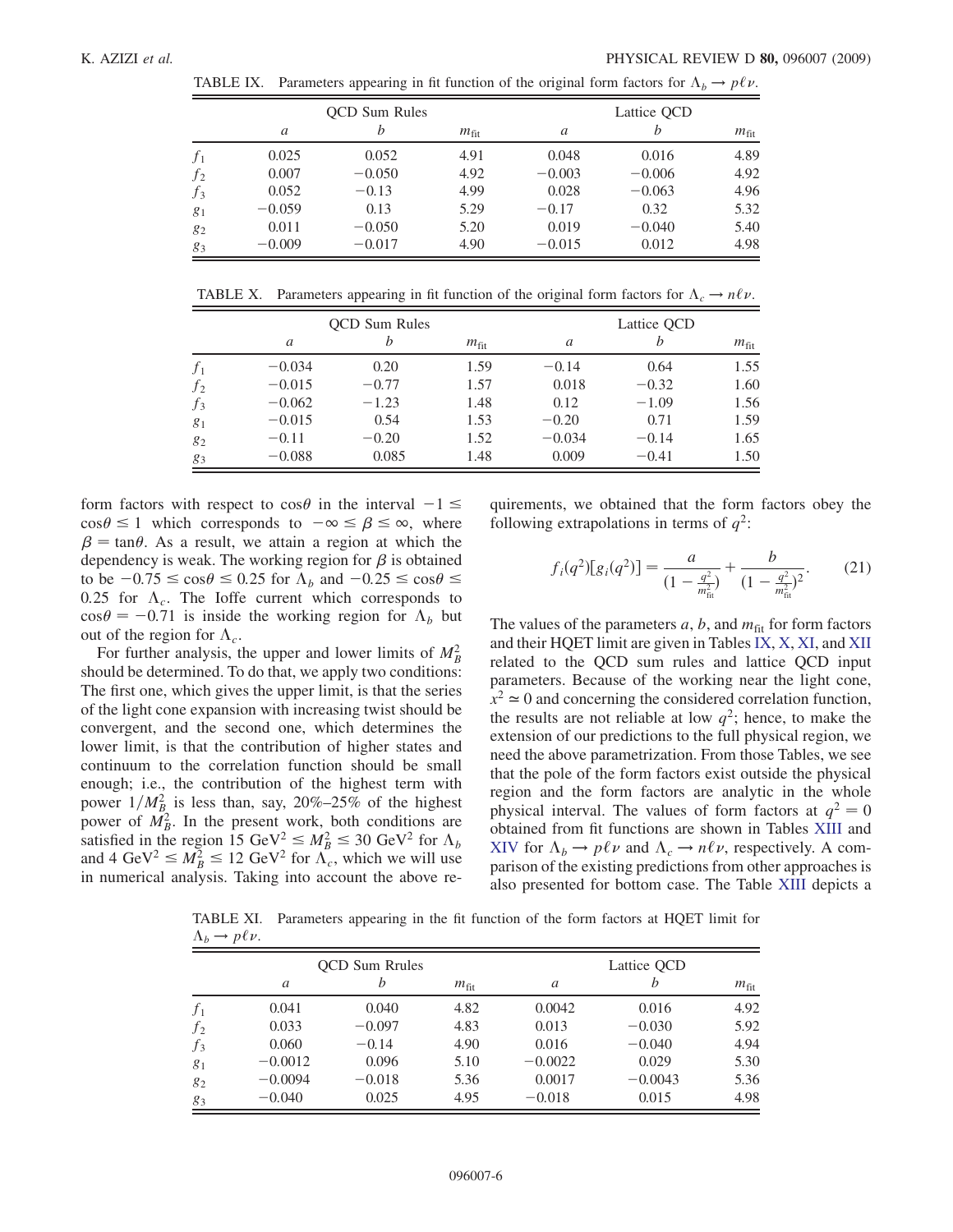<span id="page-6-0"></span>

| $\Lambda_c \rightarrow n \ell \nu$ .                                                      |  |  |  |  |  |  |  |
|-------------------------------------------------------------------------------------------|--|--|--|--|--|--|--|
| TABLE XII. Parameters appearing in the fit function of the form factors at HQET limit for |  |  |  |  |  |  |  |

|       |          | <b>OCD</b> Sum Rules |               |          | Lattice QCD |                  |
|-------|----------|----------------------|---------------|----------|-------------|------------------|
|       | a        | h                    | $m_{\rm fit}$ | a        | h           | $m_{\text{fit}}$ |
| $f_1$ | $-0.066$ | 1.14                 | 1.51          | $-0.039$ | 0.37        | 1.55             |
| $f_2$ | 0.046    | $-1.14$              | 1.53          | 0.047    | $-0.63$     | 1.48             |
| $f_3$ | 0.071    | $-1.33$              | 1.50          | 0.039    | $-0.52$     | 1.53             |
| $g_1$ | $-0.10$  | 1.21                 | 1.57          | $-0.039$ | 0.39        | 1.55             |
| 82    | $-0.070$ | $-0.11$              | 1.56          | $-0.027$ | $-0.046$    | 1.60             |
| 83    | $-0.076$ | $-0.91$              | 1.54          | $-0.034$ | $-0.032$    | 1.54             |

|  | TABLE XIII. The values of the form factors at $q^2 = 0$ for $\Lambda_b \to p\ell\nu$ . |  |
|--|----------------------------------------------------------------------------------------|--|
|  |                                                                                        |  |
|  |                                                                                        |  |

<span id="page-6-1"></span>

|          | Original             |             | <b>HQET</b>          |             |                            |  |
|----------|----------------------|-------------|----------------------|-------------|----------------------------|--|
|          | <b>OCD</b> Sum Rules | Lattice QCD | <b>OCD</b> Sum Rules | Lattice OCD | $\lceil 21 \rceil$         |  |
| $f_1(0)$ | 0.077                | 0.064       | 0.081                | 0.021       | $0.023_{-0.005}^{+0.006}$  |  |
| $f_2(0)$ | $-0.044$             | $-0.013$    | $-0.064$             | $-0.018$    | $-0.039_{-0.009}^{+0.006}$ |  |
| $f_3(0)$ | $-0.079$             | $-0.036$    |                      |             |                            |  |
| $g_1(0)$ | 0.073                | 0.15        |                      |             |                            |  |
| $g_2(0)$ | $-0.039$             | $-0.021$    |                      |             |                            |  |
| $g_3(0)$ | $-0.026$             | $-0.0035$   |                      |             |                            |  |

good consistency on our result for  $f_1(0)$  HQET limit obtained from lattice QCD input parameters with the pre-diction of [[21](#page-8-12)]; however, the  $f_1(0)$  HQET limit obtained from QCD sum rules parameters is almost 4 times larger than that of the [[21\]](#page-8-12) prediction. On the other hand, the similar comparison of our result on form factor  $f_2(0)$  at HQET and the prediction of [[21](#page-8-12)] shows that the value presented in [\[21\]](#page-8-12) is almost 2 times greater than our result obtained from lattice QCD input parameters and 1.5 times smaller than our result obtained from QCD input parameters.

In the next step, we calculate the total decay rate of  $\Lambda_Q \to N \ell \nu$  transition in the whole physical region, i.e.,<br>  $m_l^2 \le q^2 \le (m_{\Lambda_Q} - m_N)^2$ . The decay width for such tran-<br>
sition is given by the following expression [24.25]. sition is given by the following expression [\[34](#page-8-24)[,35\]](#page-8-25):

$$
\Gamma(\Lambda_Q \to N l \nu_l) = \frac{G_F^2}{384 \pi^3 m_{\Lambda_Q}^3} |V_{\rm qQ}|^2 \int_{m_l^2}^{\Lambda^2} dq^2 (1 - m_l^2 / q^2)^2
$$

$$
\times \sqrt{(\Sigma^2 - q^2)(\Lambda^2 - q^2)} N(q^2) \qquad (22)
$$

where

$$
N(q^2) = F_1^2(q^2)(\Delta^2(4q^2 - m_l^2) + 2\Sigma^2\Delta^2(1 + 2m_l^2/q^2) - (\Sigma^2 + 2q^2)(2q^2 + m_l^2)) + F_2^2(q^2)(\Delta^2 - q^2)(2\Sigma^2 + q^2) \times (2q^2 + m_l^2)/m_{\Sigma_b}^2 + 3F_3^2(q^2)m_l^2(\Sigma^2 - q^2)q^2/m_{\Sigma_b}^2 + 6F_1(q^2)F_2(q^2)(\Delta^2 - q^2)(2q^2 + m_l^2)\Sigma/m_{\Sigma_b} \n- 6F_1(q^2)F_3(q^2)m_l^2(\Sigma^2 - q^2)\Delta/m_{\Sigma_b} + G_1^2(q^2)(\Sigma^2(4q^2 - m_l^2) + 2\Sigma^2\Delta^2(1 + 2m_l^2/q^2) \n- (\Delta^2 + 2q^2)(2q^2 + m_l^2)) + G_2^2(q^2)(\Sigma^2 - q^2)(2\Delta^2 + q^2)(2q^2 + m_l^2)/m_{\Sigma_b}^2 + 3G_3^2(q^2)m_l^2(\Delta^2 - q^2)q^2/m_{\Sigma_b}^2 \n- 6G_1(q^2)G_2(q^2)(\Sigma^2 - q^2)(2q^2 + m_l^2)\Delta/m_{\Sigma_b} + 6G_1(q^2)G_3(q^2)m_l^2(\Delta^2 - q^2)\Sigma/m_{\Sigma_b}.
$$
\n(23)

TABLE XIV. The values of the form factors at  $q^2 = 0$  for  $\Lambda_c \to n\ell\nu$ .

<span id="page-6-2"></span>

|          | Original             |             | <b>HQET</b>              |                          |
|----------|----------------------|-------------|--------------------------|--------------------------|
|          | <b>OCD</b> Sum Rules | Lattice QCD | <b>OCD</b> Sum Rules     | Lattice QCD              |
| $f_1(0)$ | 0.17                 | 0.50        | 1.078                    | 0.33                     |
| $f_2(0)$ | $-0.78$              | $-0.31$     | $-1.09$                  | $-0.58$                  |
| $f_3(0)$ | 1.29                 | 0.98        | $\overline{\phantom{0}}$ | $\overline{\phantom{a}}$ |
| $g_1(0)$ | 0.52                 | 0.51        | -                        | $\overline{\phantom{a}}$ |
| $g_2(0)$ | $-0.31$              | $-0.18$     |                          | $\overline{\phantom{a}}$ |
| $g_3(0)$ | $-0.0032$            | $-0.31$     |                          |                          |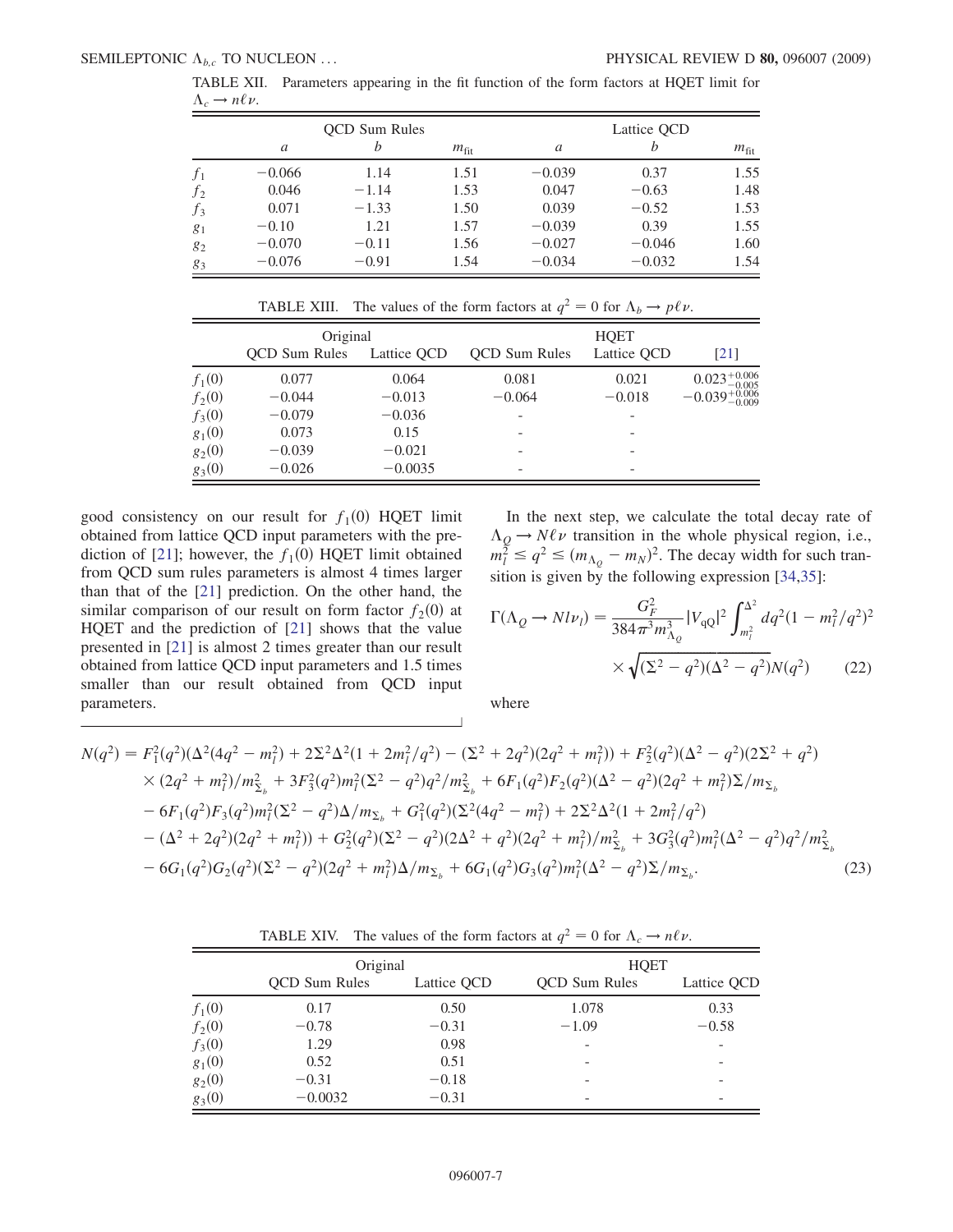<span id="page-7-0"></span>TABLE XV. Values of the  $\Gamma(\Lambda_Q \to N\ell \nu)$  in GeV for different leptons and two sets of input parameters obtained from QCD sum<br>rules and lattice OCD and also their HOFT limit rules and lattice QCD and also their HQET limit.

|                                                                                                                                                                                             | $\Lambda_b \rightarrow p \mu \nu_{\mu}$ | $\Lambda_b \rightarrow \rho e \nu_e$ | $\Lambda_b \rightarrow p \tau \nu_{\tau}$ | $\Lambda_c \rightarrow n \mu \nu_{\mu}$                                                                                                                                   | $\Lambda_c \rightarrow n e \nu_e$ | $\Lambda_c \rightarrow n \tau \nu_{\tau}$ |
|---------------------------------------------------------------------------------------------------------------------------------------------------------------------------------------------|-----------------------------------------|--------------------------------------|-------------------------------------------|---------------------------------------------------------------------------------------------------------------------------------------------------------------------------|-----------------------------------|-------------------------------------------|
| For QCD Sum Rules Inputs $(3.07 \pm 1.05) \times 10^{-15} (3.065 \pm 1.05) \times 10^{-15} (3.82 \pm 1.35) \times 10^{-15} (2.89 \pm 0.95) \times 10^{-13} (2.86 \pm 0.95) \times 10^{-13}$ |                                         |                                      |                                           |                                                                                                                                                                           |                                   | $\overline{\phantom{a}}$                  |
| For Lattice QCD Inputs                                                                                                                                                                      |                                         |                                      |                                           | $(2.87 \pm 0.95) \times 10^{-15}$ $(2.87 \pm 0.95) \times 10^{-15}$ $(2.55 \pm 0.85) \times 10^{-15}$ $(1.35 \pm 0.45) \times 10^{-13}$ $(1.33 \pm 0.43) \times 10^{-13}$ |                                   |                                           |
| HQET Limit for QCD                                                                                                                                                                          |                                         |                                      |                                           | $(5.84 \pm 1.81) \times 10^{-15}$ $(5.83 \pm 1.81) \times 10^{-15}$ $(7.90 \pm 2.45) \times 10^{-15}$ $(5.08 \pm 1.65) \times 10^{-13}$ $(5.01 \pm 1.60) \times 10^{-13}$ |                                   | $\overline{\phantom{a}}$                  |
| Sum Rules Inputs                                                                                                                                                                            |                                         |                                      |                                           |                                                                                                                                                                           |                                   |                                           |
| <b>HQET</b> Limit for Lattice                                                                                                                                                               |                                         |                                      |                                           | $(4.70 \pm 1.60) \times 10^{-17}$ $(4.60 \pm 1.55) \times 10^{-17}$ $(2.36 \pm 0.85) \times 10^{-16}$ $(8.75 \pm 2.85) \times 10^{-14}$ $(8.74 \pm 2.83) \times 10^{-14}$ |                                   |                                           |
| <b>QCD</b> Inputs                                                                                                                                                                           |                                         |                                      |                                           |                                                                                                                                                                           |                                   |                                           |

Here,  $F_1(q^2) = f_1(q^2)$ ,  $F_2(q^2) = m_{\Lambda_Q} f_2(q^2)$ ,  $F_3(q^2) = m_{\Lambda_Q} f_3(q^2)$ ,  $G_1(q^2) = g_1(q^2)$ ,  $G_2(q^2) = m_{\Lambda_Q} g_2(q^2)$ ,  $G_3(q^2) = m_{\Lambda_Q} g_3(q^2)$ ,  $\Sigma = m_{\Lambda_Q} + m_{\Lambda_Q}$  and  $\Lambda =$  $G_3(\tilde{q}^2) = m_{\Lambda_Q} g_3(q^2), \quad \Sigma = m_{\Lambda_Q} + m_N, \quad \text{and} \quad \Delta = m_{\Lambda_Q} - m_N.$   $\tilde{G}_F = 1.17 \times 10^{-5} \text{ GeV}^{-2}$  is the Fermi coupling constant, and  $m_l$  is the leptonic (electron, muon, or tau) mass. For the corresponding CKM matrix element  $V_{ub} = (4.31 \pm 0.30)10^{-3}$  and  $V_{cd} = (0.230 \pm 0.011)$  are used [[36](#page-8-26)].

Our final results for total decay rates are given in Table [XV.](#page-7-0) As it can be seen from this Table, our results for e and  $\mu$  and  $\Lambda_b$  cases are consistent for two sets of input parameters when the original form factors are used, especially when we consider the uncertainties. However, the QCD input parameters result is 1.5 times greater than that of the lattice input parameter for the decay rates of  $\tau$ and bottom case. If we consider  $\Lambda_c$ , QCD sum rules input parameters gives the result 2 times greater than the lattice QCD input parameters. On the other hand, when we consider the uncertainties, results obtained using both sets of input parameters and original form factors coincide for all leptons. At HQET limit and QCD sum rules input parameters, our predictions for the decay rates are in the same order of magnitude with the original form factors and two sets for all leptons and both charm and bottom cases. In contrast, the results at HQET limit and lattice parameters are 2 orders of magnitude less than HQET limit and sum rules inputs as well as original form factors for bottom and e and  $\mu$  cases. For  $\tau$  and bottom, and e and  $\mu$  and charm cases, this difference is approximately 1 order of magnitude. We also compare our results on decay rates in units of  $|V_{qQ}|^2 s^{-1}$  with the predictions of Refs. [[9](#page-8-2)[–12,](#page-8-5)[20](#page-8-11)[,21\]](#page-8-12) in<br>Table XVI From this Table, it is clear that our results for Table [XVI.](#page-7-1) From this Table, it is clear that our results for bottom case, lattice parameters and HQET limit are in the same order of magnitude with the predictions of [\[11,](#page-8-4)[12\]](#page-8-5) and HQET [[20](#page-8-11)]. For all other cases the difference between our results with the existing predictions of the other approaches presented in Table [XVI](#page-7-1) is 1–2 order of magnitudes. In Table [XVI,](#page-7-1) HOSR refers to harmonic oscillator semi relativistic and HONR stands for harmonic oscillator nonrelativistic constituent quark models.

To summarize, using the most general form of the interpolating currents of  $\Lambda_Q$  and nucleon DAs with two sets of input parameters, namely, QCD sum rules and lattice QCD inputs, the transition form factors of the semileptonic  $\Lambda_{Q} \rightarrow N l \nu$  have been calculated in the framework<br>of the light cone OCD sum rules in full theory and HOFT of the light cone QCD sum rules in full theory and HQET. The lattice input parameters satisfy the HQET relations exactly for the bottom case, while the maximum violation is for the charm case and QCD input parameters. The results of the form factors at HQET and  $q^2 = 0$  have been compared with the existing predictions of the other approaches. These transition form factors have been used to estimate the corresponding tree-level semileptonic decay rates both in full theory and HQET limit. A comparison

<span id="page-7-1"></span>TABLE XVI. Values of the total decay rate (in  $|V_{qQ}|^2$  s<sup>-1</sup>) of the  $\Lambda_Q \to N\ell\nu$  transition for different leptons and two sets of input parameters obtained from OCD sum rules and lattice OCD and also their HOFT limit c parameters obtained from QCD sum rules and lattice QCD and also their HQET limit compared to the [[9](#page-8-2)[–12,](#page-8-5)[20,](#page-8-11)[21](#page-8-12)].

|                                          | $\Lambda_b \rightarrow p \mu \nu_{\mu}$                                                                                                                           | $\Lambda_b \rightarrow \rho e \nu_e$ | $\Lambda_b \rightarrow p \tau \nu_{\tau}$                                                                                                                            | $\Lambda_c \rightarrow n \mu \nu_{\mu}$ | $\Lambda_c \rightarrow n e \nu_e$ | $\Lambda_c \rightarrow n \tau \nu_{\tau}$ |
|------------------------------------------|-------------------------------------------------------------------------------------------------------------------------------------------------------------------|--------------------------------------|----------------------------------------------------------------------------------------------------------------------------------------------------------------------|-----------------------------------------|-----------------------------------|-------------------------------------------|
| For QCD Sum Rules                        | $(2.5 \pm 0.85) \times 10^{14}$ $(2.5 \pm 0.85) \times 10^{14}$ $(3.12 \pm 1.05) \times 10^{14}$ $(8.3 \pm 2.85) \times 10^{12}$ $(8.21 \pm 2.80) \times 10^{12}$ |                                      |                                                                                                                                                                      |                                         |                                   |                                           |
| For Lattice QCD                          |                                                                                                                                                                   |                                      | $(2.35 \pm 0.85) \times 10^{14}$ $(2.35 \pm 0.85) \times 10^{14}$ $(2.08 \pm 0.70) \times 10^{14}$ $(3.88 \pm 1.25) \times 10^{12}$ $(3.82 \pm 1.20) \times 10^{12}$ |                                         |                                   |                                           |
| HQET Limit for                           |                                                                                                                                                                   |                                      | $(4.78 \pm 1.75) \times 10^{14}$ $(4.77 \pm 1.75) \times 10^{14}$ $(6.46 \pm 2.15) \times 10^{14}$ $(1.46 \pm 0.55) \times 10^{13}$ $(1.44 \pm 0.55) \times 10^{13}$ |                                         |                                   |                                           |
| <b>QCD</b> Rum Rules                     |                                                                                                                                                                   |                                      |                                                                                                                                                                      |                                         |                                   |                                           |
| HQET Limit for                           |                                                                                                                                                                   |                                      | $(3.84 \pm 1.25) \times 10^{12}$ $(3.76 \pm 1.20) \times 10^{12}$ $(1.93 \pm 0.70) \times 10^{12}$ $(2.51 \pm 0.85) \times 10^{12}$ $(2.51 \pm 0.85) \times 10^{12}$ |                                         |                                   |                                           |
| Lattice QCD                              |                                                                                                                                                                   |                                      |                                                                                                                                                                      |                                         |                                   |                                           |
| $[10]$                                   | $2.05 \times 10^{13}$                                                                                                                                             |                                      |                                                                                                                                                                      |                                         |                                   |                                           |
| $\lceil 9 \rceil$                        | $2.58 \times 10^{13}$                                                                                                                                             |                                      |                                                                                                                                                                      |                                         |                                   |                                           |
| [11]                                     | $6.48 \times 10^{12}$                                                                                                                                             |                                      |                                                                                                                                                                      |                                         |                                   |                                           |
| QCD Sum Rules [20] $3.65 \times 10^{13}$ |                                                                                                                                                                   |                                      |                                                                                                                                                                      |                                         |                                   |                                           |
| <b>HQET</b> [20]                         | $5.62 \times 10^{12}$                                                                                                                                             |                                      |                                                                                                                                                                      |                                         |                                   |                                           |
| $\lceil 12 \rceil$                       | $4.55 \times 10^{12}$ (HONR)                                                                                                                                      |                                      | $4.01 \times 10^{12}$ (HONR) $1.02 \times 10^{10}$ (HONR)                                                                                                            |                                         |                                   |                                           |
|                                          | $7.55 \times 10^{12}$ (HOSR)                                                                                                                                      |                                      | $6.55 \times 10^{12}$ (HOSR) $1.35 \times 10^{10}$ (HOSR)                                                                                                            |                                         |                                   |                                           |